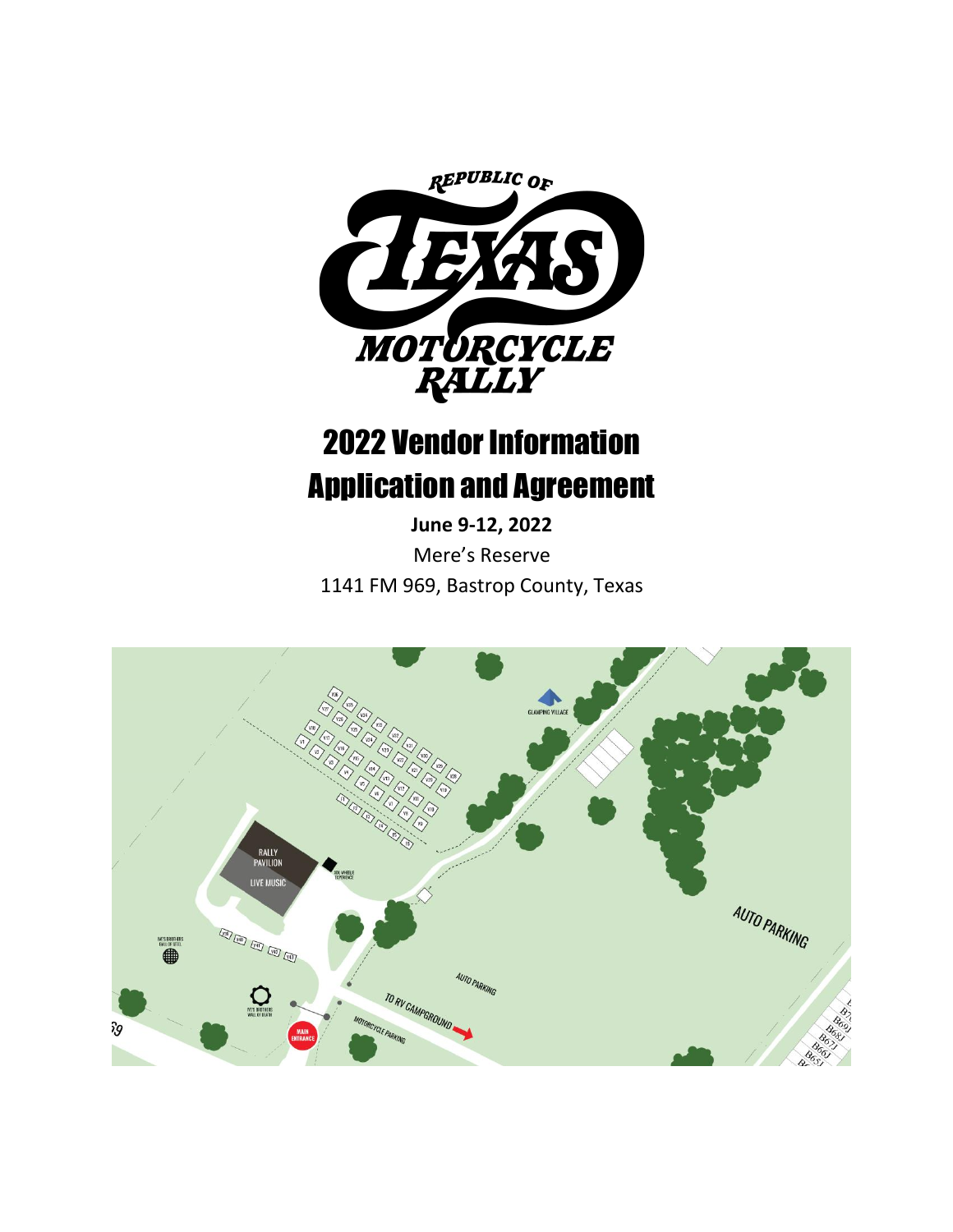# General Information

The Republic of Texas Motorcycle Rally, Inc. ("Republic") thanks you and your business for your interest in applying to be a vendor at the 2022 Republic of Texas Motorcycle Rally® festival. Vendors are an important part of the ROTMR® festival experience and Republic supports its festival vendors through marketing and advertising over its heavily trafficked [republicoftexasmotorcyclerally.com](https://www.republicoftexasmotorcyclerally.com/) website and with its annually published ROTMR™ Guide distributed to festival attendees. Please carefully review, fill out and return this vendor application packet and all required vendor information so that Republic may consider your application to be a vendor at the Republic of Texas Motorcycle Rally® festival.

## What:

As shown on the included festival grounds map, the Republic of Texas Motorcycle Rally® festival has Vendor spaces located just to the north of the pavilion on the Mere's Reserve grounds intertwined with all of the action and events held throughout the four-day event, drawing attendees and vendors together. **Outdoor Vendor Mall spaces** are located adjacent to the rally pavilion. These spaces start at 10' x 10' (100 sq. ft.) and are on grass. The Outdoor Vendor Mall spaces start at 10 feet of frontage with 20 ft depth, and all come with have electrical service. Big trucks and trailer rigs will park in a specially designated rows located in the same new area. The **18-Wheeler** spaces are a minimum of 90 x 20 feet and electricity is provided.

#### When:

The Republic of Texas Biker Rally® festival will be open to the ticketed public from June 9 to June 12, 2022. The Republic of Texas Motorcycle Rally® festival officially opens to attendees at 10:00 a.m. on Thursday June 9 and ends at noon on Sunday June 12. Vendor check-in starts on Tuesday June 7. Further instructions for set-up and hours of operation will be provided before the festival by email.

# Where:

The 2022 Republic of Texas Motorcycle Rally® festival is at Mere's Reserve in Bastrop County, Texas. The address is 1141 FM 969, Bastrop County, Texas 78602. For driving directions, please visit our web site at <https://www.republicoftexasmotorcyclerally.com/visitor-guide-directions-parking-maps>

## Republic of Texas Motorcycle Rally® Festival Contacts:

For any Vendor questions, contact Charles Hickman at [Charles@derwood.com](mailto:Charles@derwood.com) or call 512-966-2395. If you are also interested in additional advertising, sponsorship, and promotional opportunities, you can also call Charles at the number listed above.

# Tickets and Entry to Festival Grounds:

Everyone on the Republic of Texas Motorcycle Rally® festival grounds must have and wear a ROTMRMR® admission wristband. This includes all vendors and their workers or personnel. Depending on the size of the purchased vendor booth space, each business will receive from 2 to 6 wristbands. The number of wristbands received is contingent upon the booth size. Every individual working in your space throughout the festival will need his or her own personal ticket. For example, if you have a different person working each day over 3 days you will need three tickets, one for each worker. At the Vendor registration desk, each ticket is to be exchanged for 1 wristband that must be worn for the entire festival and may not be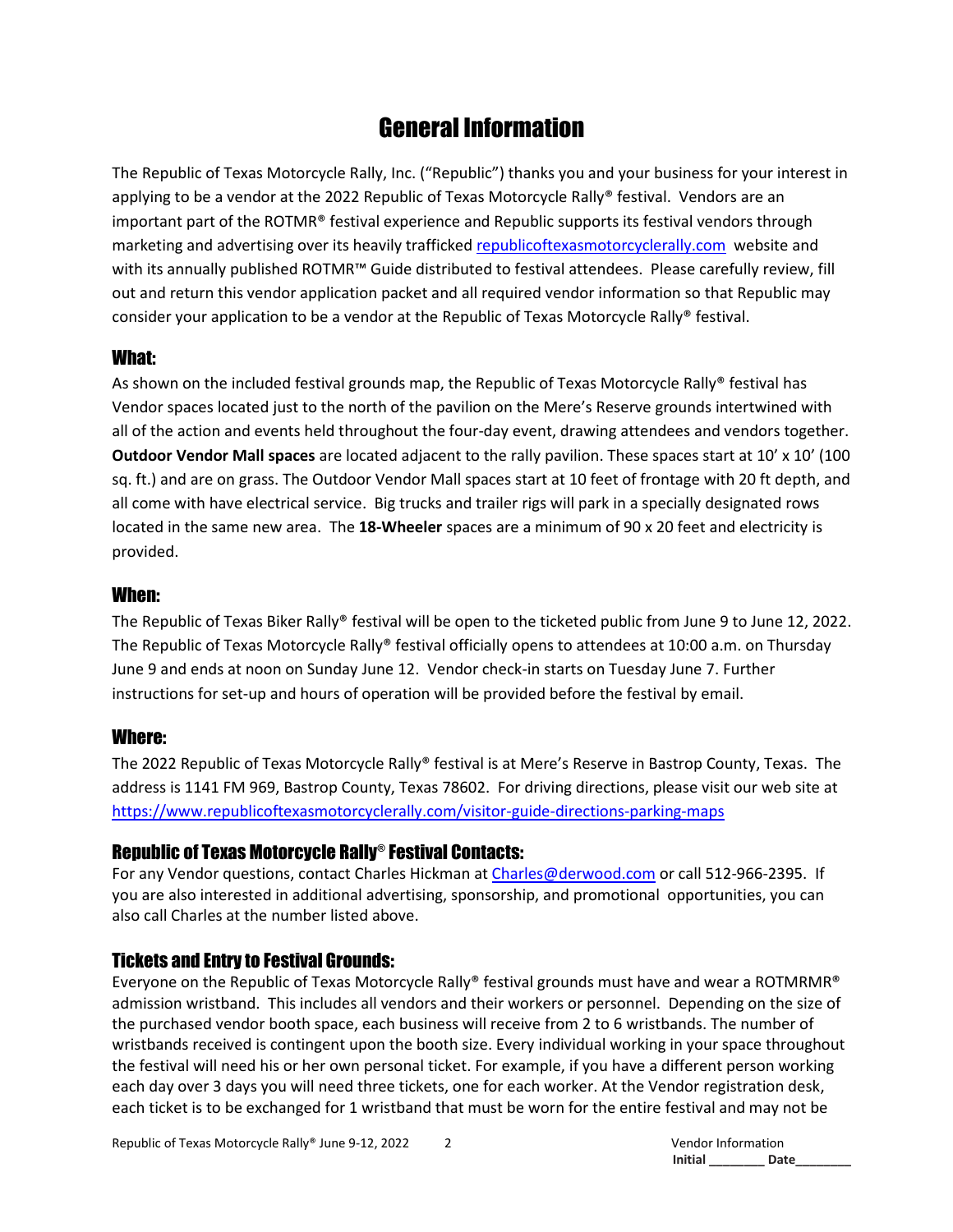exchanged or transferred between personnel. The Republic of Texas Motorcycle Rally® festival is an age 13 and over event, including for vendor personnel. Up to six additional tickets per vendor are available to purchase, at a discount, with your vendor application. All additional tickets are available for purchase at the regular price, either on the [republicoftexasmotorcyclerally.com](https://www.republicoftexasmotorcyclerally.com/) web site during pre-registration or at the on-site registration area during the festival days.

# Application Process:

To apply to be a 2022 festival vendor, please fully complete and return to Republic a copy of this application (including signature and initials on each page) and payment of the required deposit. You may mail, or email the application with payment and the required forms. The Republic of Texas Motorcycle Rally® accepts payments via American Express, Discover, MasterCard or Visa, check, or money order. The application is subject to review and approval by Republic of Texas Motorcycle Rally® festival staff, which reserves the right to reject any applicant for any reason within their sole discretion, and applicants may be required to submit photos that accurately represent the type and variety of items that they wish to sell. Please contact Republic of Texas Motorcycle Rally® staff regarding any specific location requests or special requirements, as they may result in additional fees beyond the standard amounts quoted in this packet. While the Republic of Texas Motorcycle Rally® festival staff will endeavor to accommodate location requests, no vendor space is guaranteed and specific vendor location requests will not be assigned until payment is completed in full.

- A minimum 50% deposit of the total fee is required with all applications submitted prior to March 1st.
- Any remaining outstanding balance along with proof of vendor's general liability insurance coverage and vendor's Texas Sales Tax and Use permit must be received by no later than March 15th. Spaces not paid in full by then or lacking required documentation are subject to resale without refund. Any amounts not timely paid shall accrue interest at the higher of 18% per annum or the maximum rate allowed by law.
- Any applications submitted on or after March 1st must be paid in full at the time of submission.
- Returned check fee is \$35 plus any other bank charges incurred.

#### Move In/Out:

Vendors are expected and agree to be fully set up for business by the time the Republic of Texas Motorcycle Rally® festival opens to the public and to not pack up and/or move out until after the festival ends.

- 1. All vendors will get their earliest allowed arrival and entry time in their confirmation letter. To allow for orderly staging and set up, scheduled vendor arrival times are staggered.
- 2. Vendor move-in starts on Tuesday June 7, with no access to the grounds permitted before then.
- 3. All vendors will be solely responsible for setting up (and breaking down) their own displays.
- 4. Break-down and move-out shall be from Noon to Midnight on Sunday June 12 and vendors remaining on the festival grounds beyond that time may be assessed and shall be responsible for immediately paying additional fees of up to \$1,000 per hour.
- 5. You are responsible for leaving the space clean and clear and removing your own trash and recyclables and, if made available, depositing them in appropriate marked containers.

## Retail Sales Tax:

Texas law requires all vendors selling anything to pay the appropriate local sales taxes. The applicable sales tax rate in Austin is 8.25%.

- 1. Vendors must provide their sales tax ID number or tax-exempt information on the application and shall submit to Republic a copy of their Texas Sales Tax and Use permit by no later than March 15th.
- 2. To apply for a Texas sales tax id, get on the Web at http://www.window.state.tx.us/taxpermit/ or call the State Comptroller's office in Austin at 1-800-252-5555
- 3. The Republic of Texas Motorcycle Rally® cannot allow you on the grounds without a valid tax ID.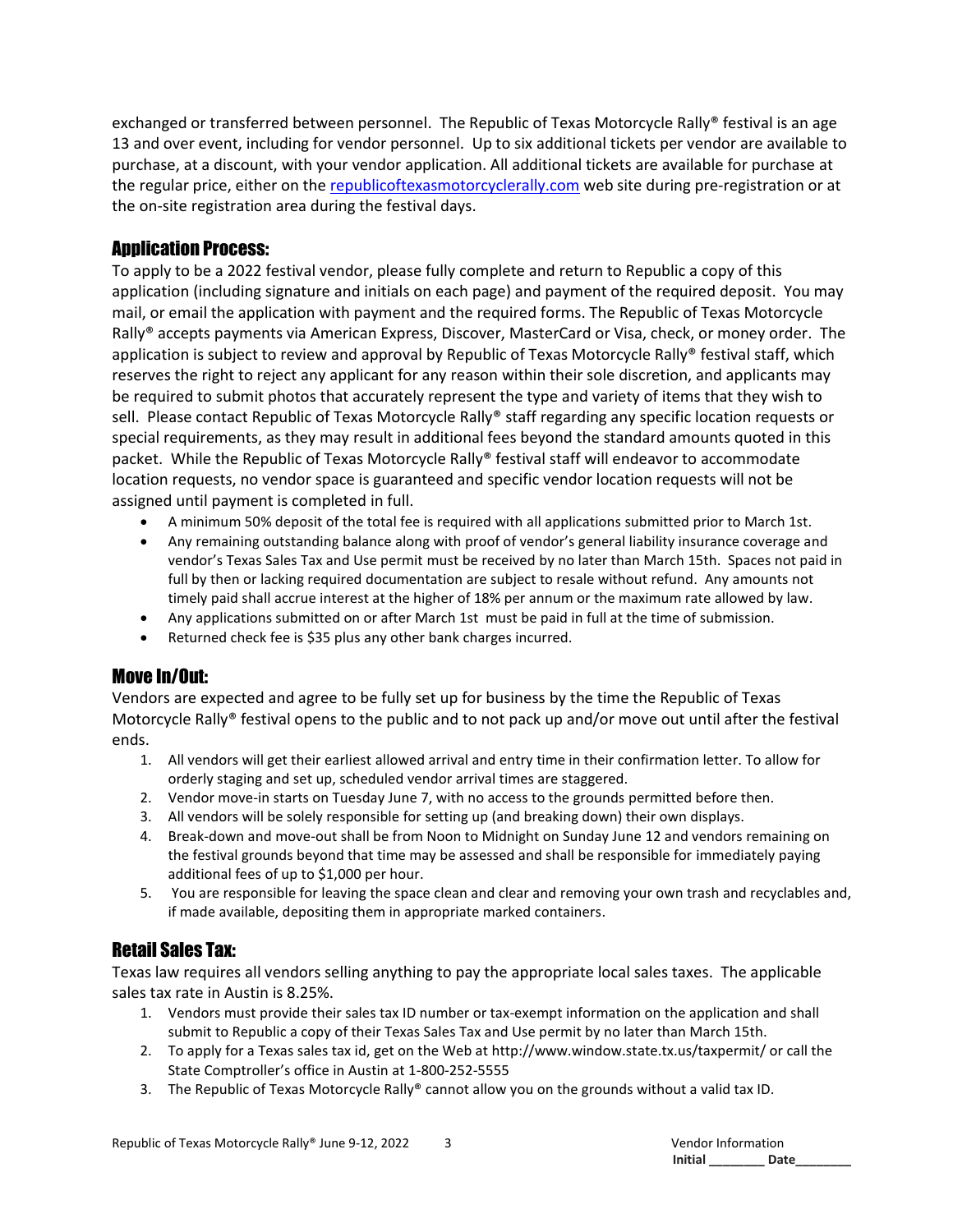4. Vendors are solely responsible for collecting and paying State Sales Tax and any other applicable taxes, fees or assessments.

#### Texas DMV Registration:

Anyone who wishes to exhibit or display licensed vehicular products that will be available for sale after the festival, including motorcycles, cars, trucks, trailers, towable recreational vehicles or motor homes, must be pre-approved in writing. Specifically, such vendors:

1. Must be licensed with the State of Texas, or have their request to display vehicles reviewed and approved by the Motor Vehicle Division staff of the Texas Department of Transportation for participation if not licensed, and

2. Make application for participation in the event at least 30 days ahead of time with the Motor Vehicle Division of the Texas Department of Transportation and with the Republic of Texas Motorcycle Rally® staff at least 30 days prior to the beginning of the Republic of Texas Motorcycle Rally® festival. Additionally, please take note that:

1. Non-motorized trailers including motorcycle trailers and towable recreational vehicles may be approved for sales on-site if you are a valid and authorized licensee. NOTICE: Texas state law prohibits sales of new motor vehicles and used motor vehicles (automobiles, trucks, all-terrain vehicles, buses, motorcycles, motor scooter, other types of vehicles, etc.) by licensees on the Republic of Texas Motorcycle Rally® festival premises or at any location other than a licensed location.

2. Persons selling less than five personally-owned vehicles in a year are not required to obtain a dealer general distinguishing number (a GDN license).

3. Applicants may be approved to display motorized vehicles (new and personally owned) only with clearly stated and visible signage throughout the festival indicating that the vehicles are "for Display only and NOT for sale." Republic of Texas Motorcycle Rally® festival staff will send you the paperwork at your request, or you can utilize this internet link to obtain the AS-RV2 form for participation in the event: <http://www.txdmv.gov/whatyouneed/forms/dealer3.htm>

#### Deliveries:

Neither the Republic of Texas Motorcycle Rally® or its staff nor Mere's Reserve will sign for or be responsible for any packages or deliveries addressed or shipped to vendors. If you are having something shipped to the event, you must be physically present to sign for it when the delivery truck rolls up. If you are not personally there to sign for the delivery when your shipment arrives at the ROTMRMR™ TENT, the delivery will not be accepted. Do not ship packages to be delivered before the festival starts because they will be returned. Because of traffic congestion on the grounds, deliveries are to a small un-manned tent near the front gate on the main drive. Please note the shipping address is 1141 FM 969, Bastrop, Texas 78602

#### Vendor Parking & Replenishment:

Replenishment hours are 7:00 a.m. to 9:00 a.m. Since car and truck traffic is restricted in the Vendor Mall areas please replenish your stock before the crowds arrive. Vehicles must not be left in the motorcycle parking areas around the vendor areas. There is a designated parking lot for all cars. Once the Republic of Texas Motorcycle Rally® festival starts on Thursday morning, any vehicle left in the Motorcycle parking areas is subject to towing at the vendor or vehicle owner's expense. There are also trailer drop areas for your empty trailers once you have completed set up. They are not large enough to accommodate 18 wheelers so these must be parked off-site.

#### RV/Tent Camping: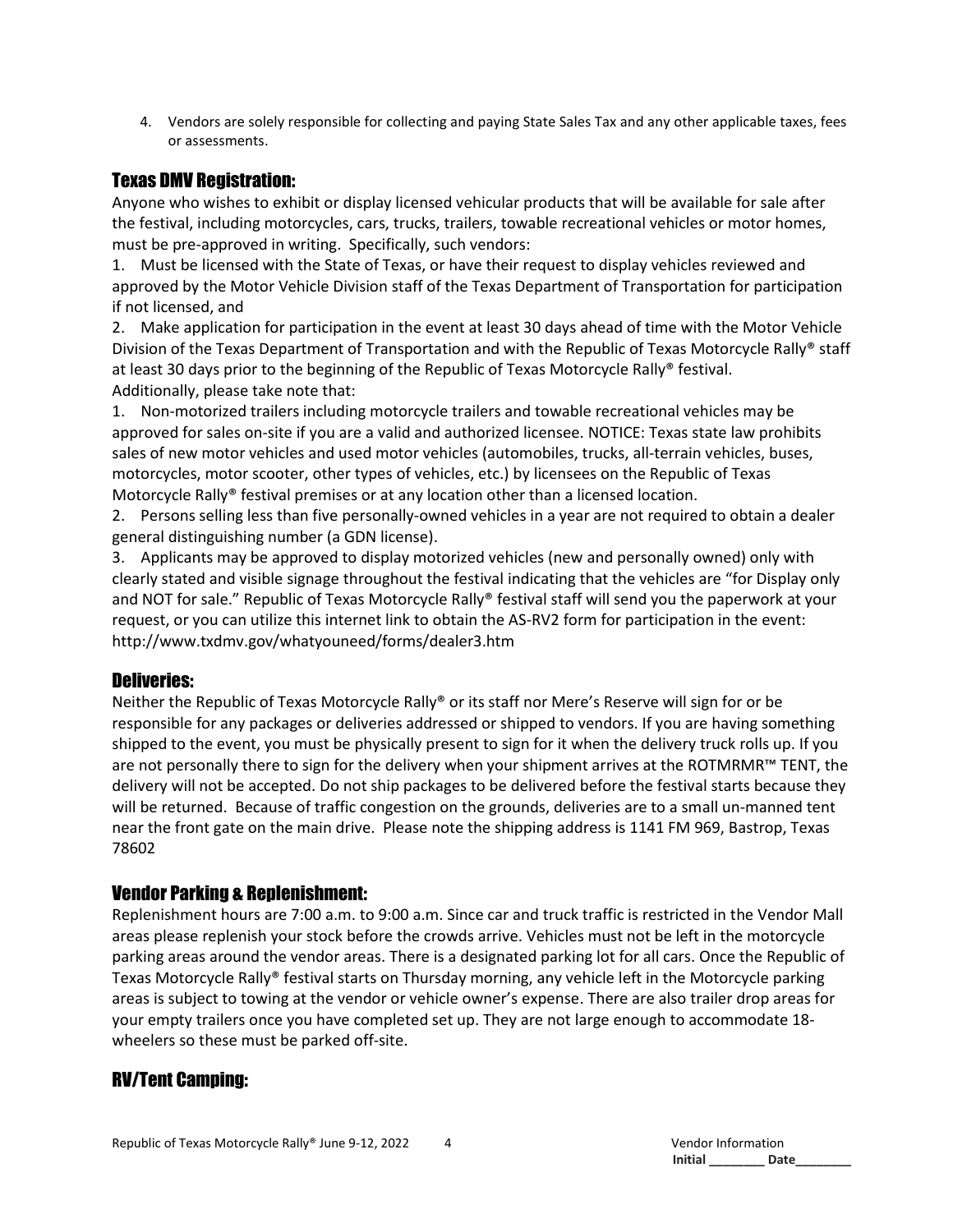A number of close-in RV spaces are for vendors and must be reserved through the Vendor Coordinator. These spaces are self-contained (no hook-ups) and do not include additional Republic of Texas Motorcycle Rally® festival admission tickets. Other lots with electricity can be purchased on-line. The RV space is limited and goes quickly, so if you wish to reserve a space, please do so as soon as possible. Additional information on RV camping is online at https://republicoftexasmotorcyclerally.com. Tent camping is available on the grounds. Cars and trucks requiring in and out access from the camping areas require a separate camping pass that is for sale and available for purchase.

## Utilities — Electricity, Telephones and Internet:

Power will be made available for all vendors, but we do not provide any extension cords for use by vendors. The electric panels will be located so that several vendors have access but vendors will have access to only one outlet per vendor space. **To connect to the outlet, you must bring your own long, suitably rated electrical extension cord**. Basic electricity, where available, is sufficient to power small lights, a computer, or a fan. The circuits will NOT power heat presses, RVs, A/Cs or other high-load electrical equipment, so please do not inconvenience yourself and your fellow vendors by overloading the circuits and blowing a fuse. If the electric panels become overloaded, the Republic of Texas Motorcycle Rally® festival staff reserves the right to disconnect anyone abusing the power supply. Vendors shall be liable for any costs or damages resulting from connection of faulty or misused equipment or overloading of the circuits. If you anticipate that you will need additional power, please note it on the application and call for pricing. No phone lines or phone service will be provided or made available. All areas will need to use cell phone technology for any telephone connections.

# Product Guidelines, Limitations and Prohibition against Use of ROTMRMR® Marks/Logos/Names/References/Artwork:

Vendors can only sell those types of items listed on the vendor's application and may not sell or give away any food or beverage items, tobacco products or contraband. The Republic of Texas Motorcycle Rally® festival and our vendors on the designated expo grounds are not allowed to sell tobacco products, beverages, ice, or water as the rally works with a contractor to provide these items and presently has an exclusive on those items. To ensure a variety of unique products throughout the vendor areas, vendors may not sell any other items outside of their specified product lines without prior written approval from the Republic of Texas Motorcycle Rally® festival management. Vendors are solely responsible for ensuring that the goods and services that they offer properly comply with all applicable laws and regulations, including those regulating health and safety and/or intellectual property protections (including protections for copyrights, trademarks, patents, and usage of name and likeness) and understand that the sale of goods and services may be subject to prior pre-approval of Exposition Center personnel not subject to ROTMR Rally® festival management's control.The terms ROTMR RALLY®, R.O.T. RALLY®, REPUBLIC OF TEXAS MOTORCYCLE RALLY®, R.O.T. BIKER RALLY® AND REPUBLIC OF TEXAS BIKER RALLY® are federally-registered trademarks of the Republic of Texas Biker Rally, Inc. and are protected by U.S. Reg. Nos. 3678565, 3704194, 3671828, 3713983 & 3688528. The following marks are also trade- and/or service marks of the Republic of Texas Biker Rally, Inc.: ROTMR™, R.O.T.™, and the cowskull "ROTMR" logo shown on this application. Vendor acknowledges the validity of Republic's trademarks and trade names, acknowledges that such trademarks and trade names are the sole and exclusive property of Republic in all countries, and acknowledges that vendor shall gain no license or proprietary right in any of Republic's marks, shall not register, infringe, dilute or harm Republic's rights in its Marks, and that nothing contained in this application and agreement gives vendors any right, title, license or interest in or to Republic's marks. Vendors are not permitted to and specifically agree that they will not produce, display, sell or market any goods or services that either use any trademarks, logos, images or artwork of the Republic of Texas Motorcycle Rally, Inc. or that reference either directly or inferentially (such as by date or location) the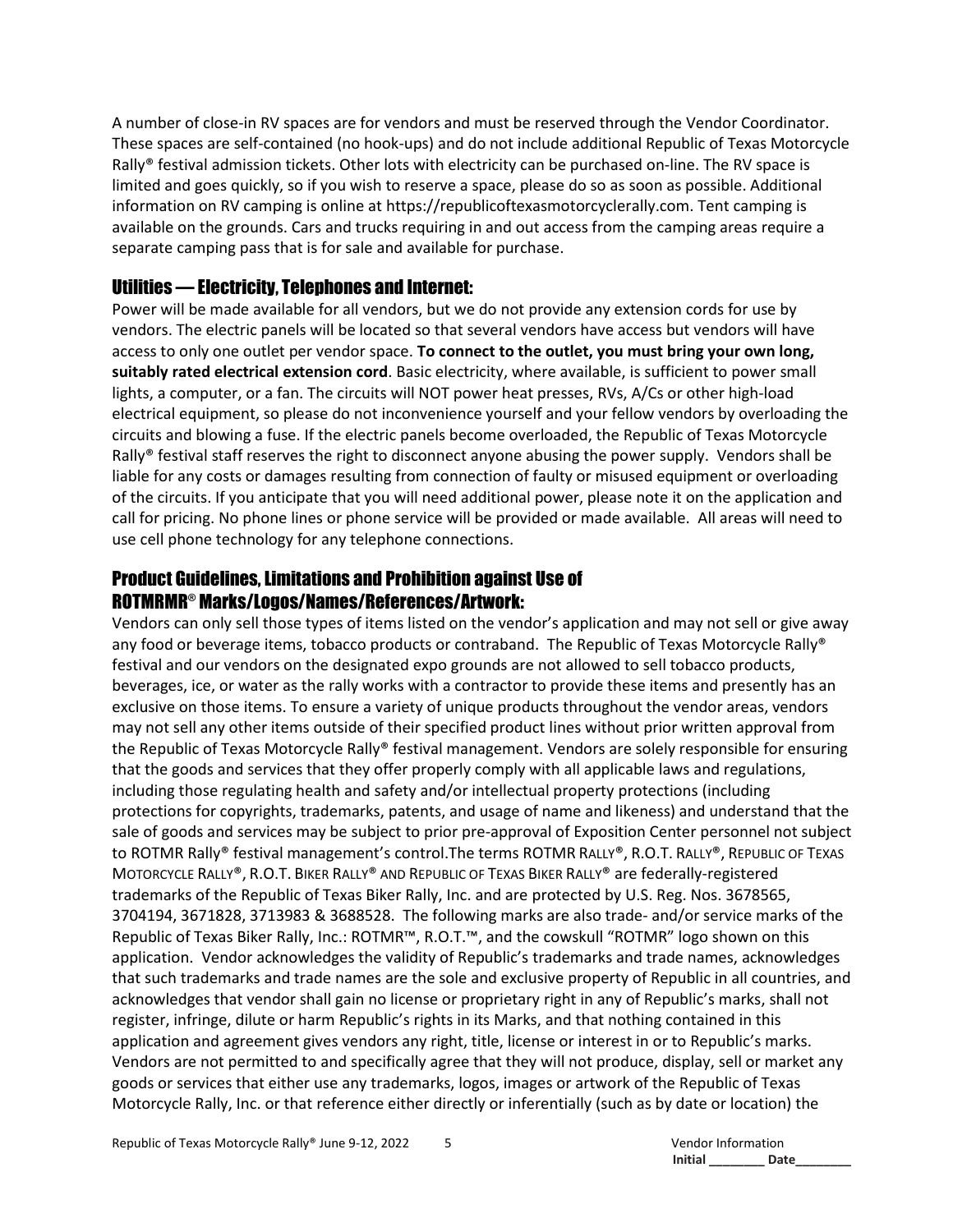Republic of Texas Motorcycle Rally festival. (For example, vendors are not permitted to sell t-shirts that contain text such as "June 2021 Austin Biker Rally" or market their wares as "Event Merchandise.") The applicant vendor acknowledges and agrees that the Republic of Texas Motorcycle Rally, Inc. has the sole and exclusive right to display, license, sell and merchandise all event-related goods (shirts, caps, clothing, etc.), novelties (clothing, pins, patches, etc.) and services and that unless specifically authorized in a separate written agreement, vendors receive no license or authorization to display or sell any such goods or services or to use any of the Republic of Texas Motorcycle Rally, Inc.'s trademarks, logos, graphics or other intellectual property. The Republic of Texas Motorcycle Rally, Inc. and/or the Republic of Texas Motorcycle Rally® festival staff further has the right prior to and during the festival to inspect, approve, reject, and/or exclude in whole or in part the vendor's display, promotion, sale or other merchandising of products or services by vendors and exhibitors at the event in its sole discretion. Any products or services rejected by Republic of Texas Motorcycle Rally, Inc. must be immediately removed from the event premises and may be removed by the ROTMR® festival staff or the Republic of Texas Motorcycle Rally, Inc. if this does not occur. Vendor merchandise designed to either directly or inferentially refer to the ROTMR® festival or to be passed off as event merchandise (i.e., via the use of event dates, event name, trademarks, type styles, logos, images, etc.) or which has this effect will not be permitted and, at the ROTMR® staff's sole discretion, may be confiscated, seized, disposed of without compensation, and not returned to the vendor. Any vendor producing, displaying or selling any such prohibited goods or services is subject to re-location and/or immediate expulsion from the festival grounds without any refund, additional fees as determined in the reasonable discretion of the ROTMR® festival staff (up to and including the forfeiture of vendor's gross festival-related sales), and a ban from ongoing or future participation in the festival. No signage may be displayed by a vendor in its Exhibitor space reading "Official Rally Merchandise," "Rally Merchandise," "Rally Tees," "Event Tees," "Event Merchandise" or any similar language advertising the sale of merchandise or services.

# Vendor Price List

| <b>Outdoor Vendor Spaces</b> |        | <b>Outdoor Vendor Spaces</b>                                         |        | <b>Big Rig Spaces</b>                                                        |     |
|------------------------------|--------|----------------------------------------------------------------------|--------|------------------------------------------------------------------------------|-----|
| Size                         | Fee    | Size                                                                 | Fee    | <b>Size</b>                                                                  | Fee |
| 10x10                        | \$350  | 20x50                                                                | \$1750 | 90x25                                                                        | \$* |
| 10x20                        | \$700  | 20x60                                                                | \$2100 | 110x30                                                                       | \$* |
| 10x30                        | \$1050 |                                                                      |        |                                                                              |     |
| 20x20                        | \$700  | Pricing is based on size, configuration,<br><b>Food Truck Spaces</b> |        |                                                                              |     |
| 20x30                        | \$1050 | <b>Size</b>                                                          | Fee    | power needs and location. Please<br>contact us for availability and pricing. |     |
| 20x40                        | \$1400 | 12x15                                                                | \$700  |                                                                              |     |
|                              |        | 12x24                                                                | \$900  |                                                                              |     |
|                              |        |                                                                      |        |                                                                              |     |

- Pricing reflects standard spaces without any add-ons or special requests
- Vendor location is entirely at the discretion of ROTMR Rally® festival staff
- Call for availability and pricing on additional sizes or particular locations
- Up to six additional Vendor Personnel Tickets available at \$50 each
- Additional electricity: call for pricing and availability
- Additional electricity is required and must be purchased for all heat units (including presses and hair dryers) or other high-load equipment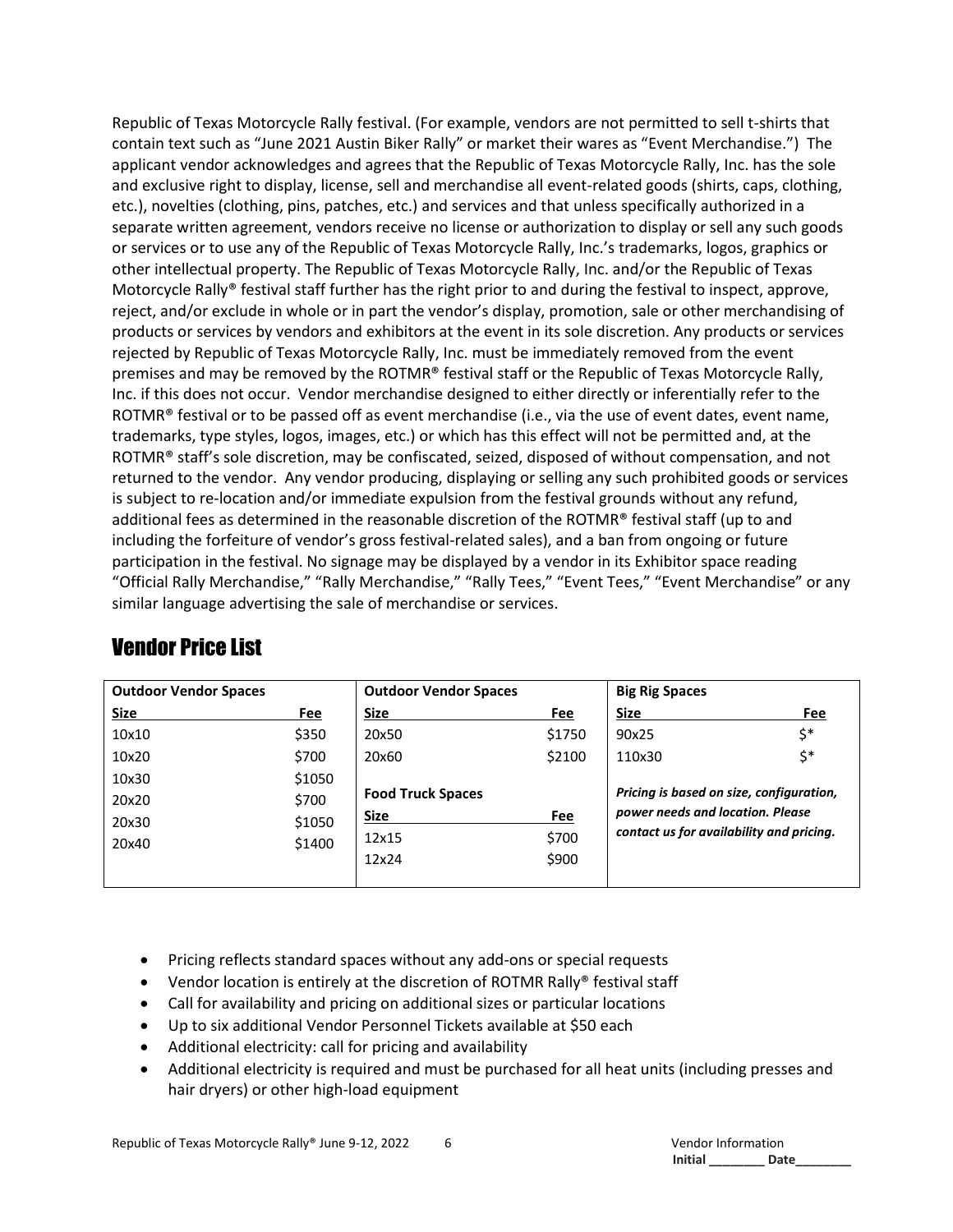

# **2022 Republic of Texas Motorcycle Rally® Vendor Application & Agreement**

| Vendor Information: Please fill out completely and legibly                                                                                                                                                                     |                                                                                                                        |                   |                                                                                                                                                                                                                                                                                                  |                                                                                                                                                                                                                                |  |  |
|--------------------------------------------------------------------------------------------------------------------------------------------------------------------------------------------------------------------------------|------------------------------------------------------------------------------------------------------------------------|-------------------|--------------------------------------------------------------------------------------------------------------------------------------------------------------------------------------------------------------------------------------------------------------------------------------------------|--------------------------------------------------------------------------------------------------------------------------------------------------------------------------------------------------------------------------------|--|--|
| Company Name: Name and Second Company Name and Second Company Name and Second Company Name and Second Company of the Second Company of the Second Company of the Second Company of the Second Company of the Second Company of |                                                                                                                        |                   |                                                                                                                                                                                                                                                                                                  |                                                                                                                                                                                                                                |  |  |
| Display Name:<br>(All correspondence, tickets, etc. will go to the person above at the address or email below.)                                                                                                                | <u>Contact Name(s): Example 2001 and Contact Name(s):</u>                                                              |                   |                                                                                                                                                                                                                                                                                                  |                                                                                                                                                                                                                                |  |  |
| Mailing Address: Note that the state of the state of the state of the state of the state of the state of the state of the state of the state of the state of the state of the state of the state of the state of the state of  |                                                                                                                        |                   |                                                                                                                                                                                                                                                                                                  |                                                                                                                                                                                                                                |  |  |
| City: State: State: State: State: State: State: State: State: State: State: State: State: State: State: State: State: State: State: State: State: State: State: State: State: State: State: State: State: State: State: State: |                                                                                                                        |                   |                                                                                                                                                                                                                                                                                                  | Zip: the contract of the contract of the contract of the contract of the contract of the contract of the contract of the contract of the contract of the contract of the contract of the contract of the contract of the contr |  |  |
| Phone: Cell: Cell: Cell: Cell: Cell: Cell: Cell: Cell: Cell: Cell: Cell: Cell: Cell: Cell: Cell: Cell: Cell: Cell: Cell: Cell: Cell: Cell: Cell: Cell: Cell: Cell: Cell: Cell: Cell: Cell: Cell: Cell: Cell: Cell: Cell: Cell: |                                                                                                                        |                   |                                                                                                                                                                                                                                                                                                  |                                                                                                                                                                                                                                |  |  |
| E-mail Address: Web site:                                                                                                                                                                                                      |                                                                                                                        |                   |                                                                                                                                                                                                                                                                                                  |                                                                                                                                                                                                                                |  |  |
|                                                                                                                                                                                                                                |                                                                                                                        |                   |                                                                                                                                                                                                                                                                                                  | Yes                                                                                                                                                                                                                            |  |  |
| Accommodations Survey: Hotel RV in outdoor space PPurchase RV Onsite Tent Camping Other Offsite                                                                                                                                |                                                                                                                        |                   |                                                                                                                                                                                                                                                                                                  |                                                                                                                                                                                                                                |  |  |
| Please Send Sponsorship Information   Please Send Advertising Information                                                                                                                                                      |                                                                                                                        |                   |                                                                                                                                                                                                                                                                                                  |                                                                                                                                                                                                                                |  |  |
| Market category: Motorcycle RV   Trailers   General   Charity   Food/Beverage                                                                                                                                                  |                                                                                                                        |                   |                                                                                                                                                                                                                                                                                                  |                                                                                                                                                                                                                                |  |  |
| Type of goods/services to be                                                                                                                                                                                                   |                                                                                                                        |                   |                                                                                                                                                                                                                                                                                                  |                                                                                                                                                                                                                                |  |  |
|                                                                                                                                                                                                                                |                                                                                                                        |                   |                                                                                                                                                                                                                                                                                                  |                                                                                                                                                                                                                                |  |  |
|                                                                                                                                                                                                                                |                                                                                                                        |                   |                                                                                                                                                                                                                                                                                                  |                                                                                                                                                                                                                                |  |  |
| Electricity required:   No   Yes   Heat Unit / Additional Amps needed                                                                                                                                                          |                                                                                                                        |                   | Water: No Required                                                                                                                                                                                                                                                                               |                                                                                                                                                                                                                                |  |  |
| Number of spaces requested:                                                                                                                                                                                                    |                                                                                                                        |                   |                                                                                                                                                                                                                                                                                                  | Same as Last Year                                                                                                                                                                                                              |  |  |
| <b>Price Calculation Table</b>                                                                                                                                                                                                 |                                                                                                                        |                   |                                                                                                                                                                                                                                                                                                  |                                                                                                                                                                                                                                |  |  |
| Location type                                                                                                                                                                                                                  | Size of                                                                                                                |                   |                                                                                                                                                                                                                                                                                                  |                                                                                                                                                                                                                                |  |  |
| (OVM)                                                                                                                                                                                                                          | Display requested                                                                                                      |                   |                                                                                                                                                                                                                                                                                                  |                                                                                                                                                                                                                                |  |  |
| $1st$ location                                                                                                                                                                                                                 |                                                                                                                        | Fee               | $\zeta$ and $\zeta$                                                                                                                                                                                                                                                                              |                                                                                                                                                                                                                                |  |  |
| 2 <sup>nd</sup> location                                                                                                                                                                                                       | <u>na and a state of the state of the state of the state of the state of the state of the state of the state of th</u> |                   | $\mathsf{S}$ and $\mathsf{S}$ and $\mathsf{S}$ and $\mathsf{S}$ and $\mathsf{S}$ and $\mathsf{S}$ and $\mathsf{S}$ and $\mathsf{S}$ and $\mathsf{S}$ and $\mathsf{S}$ and $\mathsf{S}$ and $\mathsf{S}$ and $\mathsf{S}$ and $\mathsf{S}$ and $\mathsf{S}$ and $\mathsf{S}$ and $\mathsf{S}$ and |                                                                                                                                                                                                                                |  |  |
| 3rd location                                                                                                                                                                                                                   | Fee                                                                                                                    |                   |                                                                                                                                                                                                                                                                                                  |                                                                                                                                                                                                                                |  |  |
| Additional Tickets at \$50 each                                                                                                                                                                                                | Number Fee                                                                                                             |                   | $\mathsf{S}$ and $\mathsf{S}$ and $\mathsf{S}$ and $\mathsf{S}$                                                                                                                                                                                                                                  |                                                                                                                                                                                                                                |  |  |
| Electrical Fees 30AMP \$100                                                                                                                                                                                                    |                                                                                                                        | Fee               |                                                                                                                                                                                                                                                                                                  |                                                                                                                                                                                                                                |  |  |
| Additional 10 AMPs \$20                                                                                                                                                                                                        | Type Fee                                                                                                               |                   | $\zeta$                                                                                                                                                                                                                                                                                          |                                                                                                                                                                                                                                |  |  |
| Health Food Permit \$25.00 each                                                                                                                                                                                                | Number Fee                                                                                                             |                   | $\zeta$ and $\zeta$                                                                                                                                                                                                                                                                              |                                                                                                                                                                                                                                |  |  |
| City Of Austin Tent Permit \$50                                                                                                                                                                                                | Number_                                                                                                                | Fee               | \$                                                                                                                                                                                                                                                                                               |                                                                                                                                                                                                                                |  |  |
| each (Tents in excess of 700 sq./                                                                                                                                                                                              |                                                                                                                        |                   |                                                                                                                                                                                                                                                                                                  |                                                                                                                                                                                                                                |  |  |
| ft.)                                                                                                                                                                                                                           |                                                                                                                        | Total             | S                                                                                                                                                                                                                                                                                                |                                                                                                                                                                                                                                |  |  |
| Payment Type Check   Money Order AMEX   VISA   MasterCard<br>Discover                                                                                                                                                          |                                                                                                                        |                   |                                                                                                                                                                                                                                                                                                  |                                                                                                                                                                                                                                |  |  |
|                                                                                                                                                                                                                                |                                                                                                                        |                   |                                                                                                                                                                                                                                                                                                  | Expiration Date: ______/______________ Security Code:__________                                                                                                                                                                |  |  |
|                                                                                                                                                                                                                                |                                                                                                                        | *Amount to Charge |                                                                                                                                                                                                                                                                                                  |                                                                                                                                                                                                                                |  |  |
|                                                                                                                                                                                                                                |                                                                                                                        |                   |                                                                                                                                                                                                                                                                                                  |                                                                                                                                                                                                                                |  |  |
| *outstanding balances will be charged to this card on March 15, 2021 unless other form of payment is arranged.<br>Initial<br>Date<br>Make check or money order payable to: Republic of Texas Motorcycle Rally                  |                                                                                                                        |                   |                                                                                                                                                                                                                                                                                                  |                                                                                                                                                                                                                                |  |  |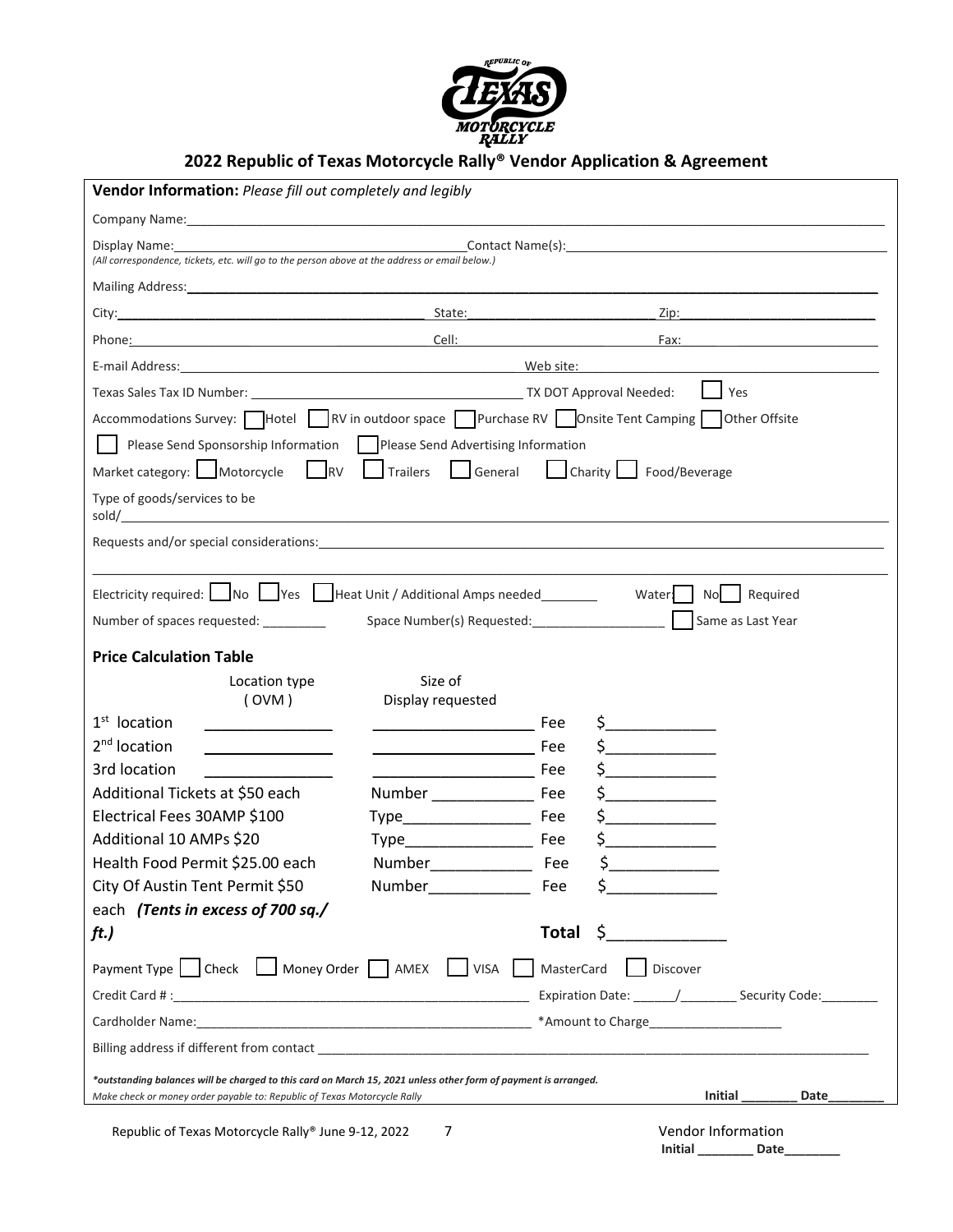## Additional Terms & Conditions

#### **CANCELLATIONS**

All cancellations and requests for refunds must be in writing and are subject to all of the terms and conditions of this Agreement or specified in the Vendor Information Application and Agreement packet. Any tickets provided to vendor must be returned to and received by Republic prior to the processing of any refund request. All applications are subject to a 20% application processing fee, accordingly, Republic will allow a refund of 80% of fees paid up until April 1st. No refunds will be issued for any reason whatsoever on any requests for refund received after April 1st. If for any reason through no fault of the vendor Republic is unable to accept your application to be a Republic of Texas Motorcycle Rally® festival vendor, a full refund will be issued. NO refunds will be given due to inclement weather or other acts of nature or resulting from any expulsion or any other sanction imposed due to vendor's violation of rules specified in the Vendor Information Application and Agreement packet and/or in this Agreement or any other violation of law or health and safety regulations.

#### **NO SUBLET OR ASSIGNMENT**

You may not sublet or assign any part of a vendor space to any person who has not already registered and been approved to be a vendor at this event. Any person, firm or organization not assigned a vendor space by the ROTMR Rally® festival staff will NOT be permitted to solicit business within the festival grounds.

#### **OPERATIONS**

Vendors are allowed to start set up on the Tuesday of week of the festival. Your confirmation information letter will give you specific date and time for set-up. Vendors are expected and agree to be set up by the time the Republic of Texas Motorcycle Rally® festival opens to the public, to offer their goods and/or services throughout the duration of the festival, and to not break down or move out until the festival ends. If a Vendor fails to occupy the assigned space(s) by 10 a.m. Thursday, fails to make prior written arrangements, or fails to comply in any other respect with the terms of this Agreement, ROTMRMR shall have the right to reassign or permit others to utilize the assigned space(s) or any part thereof, remove Vendor from the premises, and/or assess additional non-compliance fees as determined at the ROTMRMR® festival staff's reasonable sole discretion. In any of those events, all fees paid by Vendor shall be forfeited unless prior arrangements have been made in writing with and agreed to by ROTMRMR® festival management.

ROTMRMR® festival staff reserves the right to restrict exhibits to a maximum noise level. Each exhibit must remain within the confines of its assigned space(s). Attendants, models, and other employees must confine their activities to the space(s) occupied by the Vendor. Approved handouts, including literature and souvenir items, and any and all promotional materials, can be distributed only from within the Vendor's space. Literature and/or other promotional materials cannot be handed out, left for display, or otherwise distributed in any other area at any time without prior written permission from ROTMRMR® festival management.

#### **FIRE, SAFETY & HEALTH AND OTHER REGULATIONS**

Vendor agrees to observe and comply with all local, city, state and federal laws, ordinances and regulations covering fire, safety, health and all other matters and will not create or allow any dangerous conditions in the vendor's space. All exhibit equipment and materials will be reasonably located within the space and protected by safety guards when appropriate. *Fire Department code requires a Tent Permit for tents in excess of 700 ft./sq. The cost of this permit is \$100.00 which can be paid with your vendor fee. The Republic of Texas Motorcycle Rally will obtain the permit for vendors whose tents require the permit.*

#### **PERMITS & CERTIFICATIONS**

Vendors shall be responsible for compliance with any applicable laws or codes and are solely responsible for obtaining and maintaining any and all permits, licenses, certifications, degrees, clearances, approvals and/or insurance ordinarily required by law for conducting their business operations. All federal, state, and local laws governing retail sales tax and any required permitting or licensing must be followed. Vendor must provide their own Texas sales tax number and is responsible for the collections and subsequent reporting of all Texas sales tax. Anyone exhibiting or displaying state licensed products that will be available for sale after the festival, including

**Initial \_\_\_\_\_\_\_\_ Date\_\_\_\_\_\_\_\_**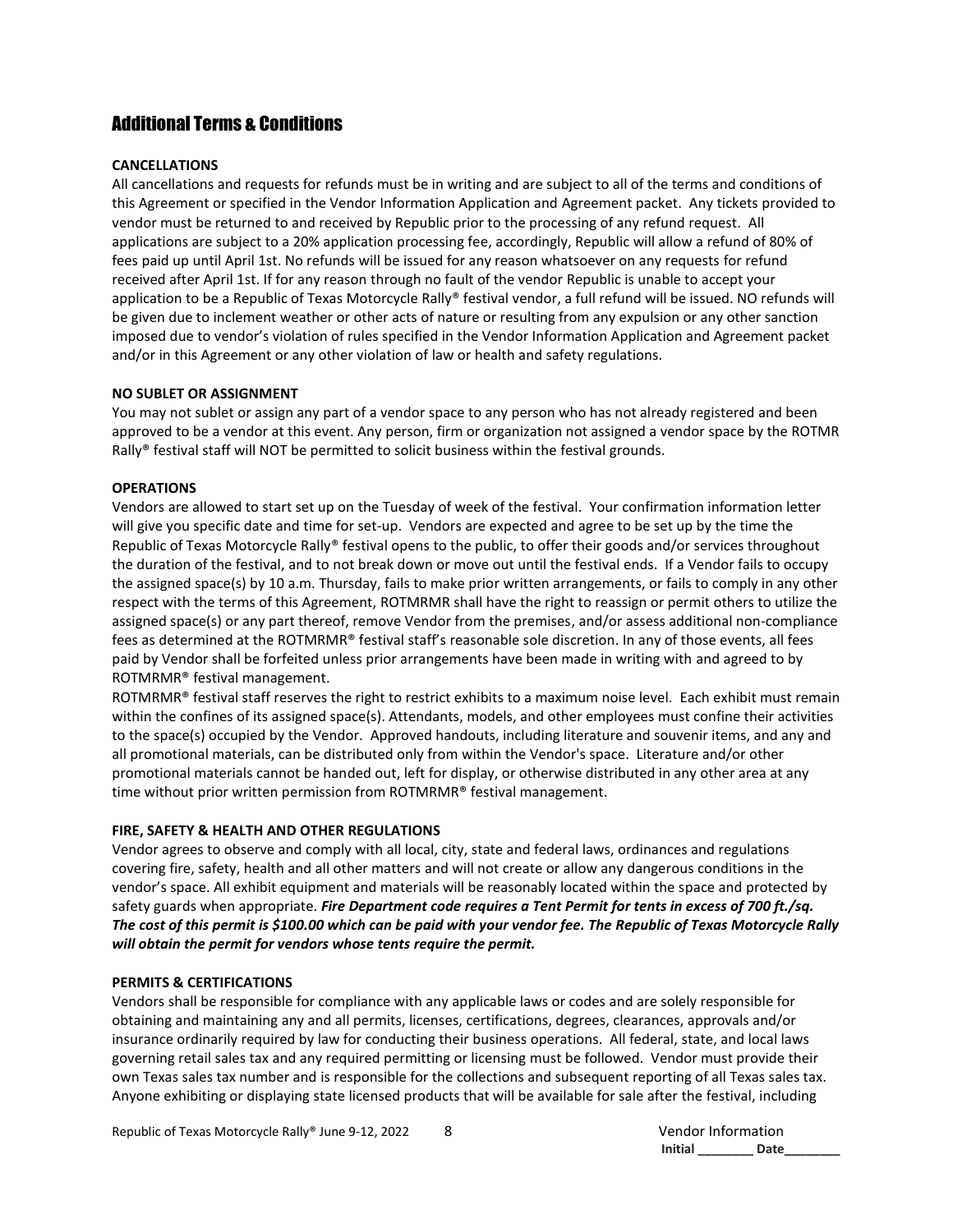motorcycles, cars, trucks, trailers of any kind, towable recreational vehicles or motor homes, must be approved by TXDMV at least 30 days prior to the festival and vendor must provide proof of. Republic, the Republic of Texas Motorcycle Rally® festival and its staff shall have no responsibility for verifying or ensuring vendor's compliance with this section.

#### **WEBSITE**

Within ten (10) days of notice of acceptance of vendor's application, vendor agrees to place a functioning link on its web site to the Republic of Texas Motorcycle Rally® festival web site [republicoftexasmotorcyclerally.com](https://www.republicoftexasmotorcyclerally.com/) if Vendor maintains a website. Web links must remain until 15 days after the festival ends. Graphic image and code relating to this link will be provided.

#### Liability Release and Indemnification

Release and Indemnification:

- I (the applicant VENDOR identified herein) understand and agree that the terms included in this Application and Agreement are contractual in nature and that I and any persons affiliated with my vendor operations shall fully comply with all terms written above and also shall abide by any other rules or regulations adopted by Republic (or its Lessor) for the Republic of Texas Biker Rally® festival ("EVENT").
- I understand that during my participation in the EVENT, Republic and its affiliates, including ROTMR Rally® Productions, the Republic of Texas Motorcycle Rally® festival and its management, staff and volunteers (collectively, PROMOTERS) merely arrange for the exhibition of items and assume NO responsibility for the supervision or safekeeping of the same. VENDOR further agrees to hold blameless the EVENT and PROMOTERS from any claim, action, or demand by any person for expense or damage arising from the exhibition.
- I agree to keep, save and hold the EVENT and PROMOTERS (and the Lessor of the Exposition Center ("LESSOR")) harmless from any and all action, liabilities, damages, judgments, costs and expenses including reasonable attorney's fees, in the event an action is filed or does in any way arise out of, relate to, or accrue against the EVENT, PROMOTERS or LESSOR as a consequence of this Agreement or for any act, negligence or omission of the VENDOR or the VENDOR'S agents, personnel, employees, participants or volunteers (VENDOR PERSONNEL), in relation to the EVENT. In addition, I will be responsible for reimbursement to the EVENT and PROMOTERS and LESSOR and shall promptly advance all costs, including attorney's fees, whenever any such claims and actions arise and/or reach voluntary settlements rather than judgments. VENDOR acknowledges and agrees that it shall, at its own expense, defend and indemnify PROMOTERS and LESSOR against any and all demands, claims, damages, costs and/or attorneys fees arising out of or based upon (in whole or in part) the actions, conduct and/or presence of VENDOR or any of its VENDOR PERSONNEL at the EVENT or anything occurring in VENDOR's designated vendor space.
- I acknowledge that the PROMOTERS and/or anyone acting under their permission, authority or approval may record, film or take pictures or video during the EVENT of my vendor space (including any and all contents thereof and appurtenances thereto and further including, without limitation, any trademarks, graphics, signage or other indicia and any logos and verbiage contained on such signs and/or uniforms and any business or activities conducted thereon) and VENDOR PERSONNEL and agree that EVENT and PROMOTERS may use any photos, video or images of me (or images submitted by me), my VENDOR PERSONNEL or my vendor space for publicizing the EVENT or future EVENTs and to exhibit and exploit such photographs, recordings and films (collectively, the "**Materials**") in any manner whatsoever, in any and all media whether now known or hereafter devised, at any time in perpetuity worldwide without compensation, including the right to use the Materials in and in connection with any productions and for advertising and promotional purposes in connection with any productions in which the Materials are incorporated in any manner whatsoever. VENDOR grants to PROMOTERS and their successors, licensees and assigns, all rights of every kind in and to the depiction of the VENDOR, and neither VENDOR, nor any VENDOR PERSONNEL nor other party now or hereafter having an interest in the vendor space or contents, shall have any right of action against PROMOTERS or any other party arising out of any use of the Materials. VENDOR acknowledges and agrees that PROMOTERS may assign this Release, in whole or in

Republic of Texas Motorcycle Rally® June 9-12, 2022 9 9 Vendor Information